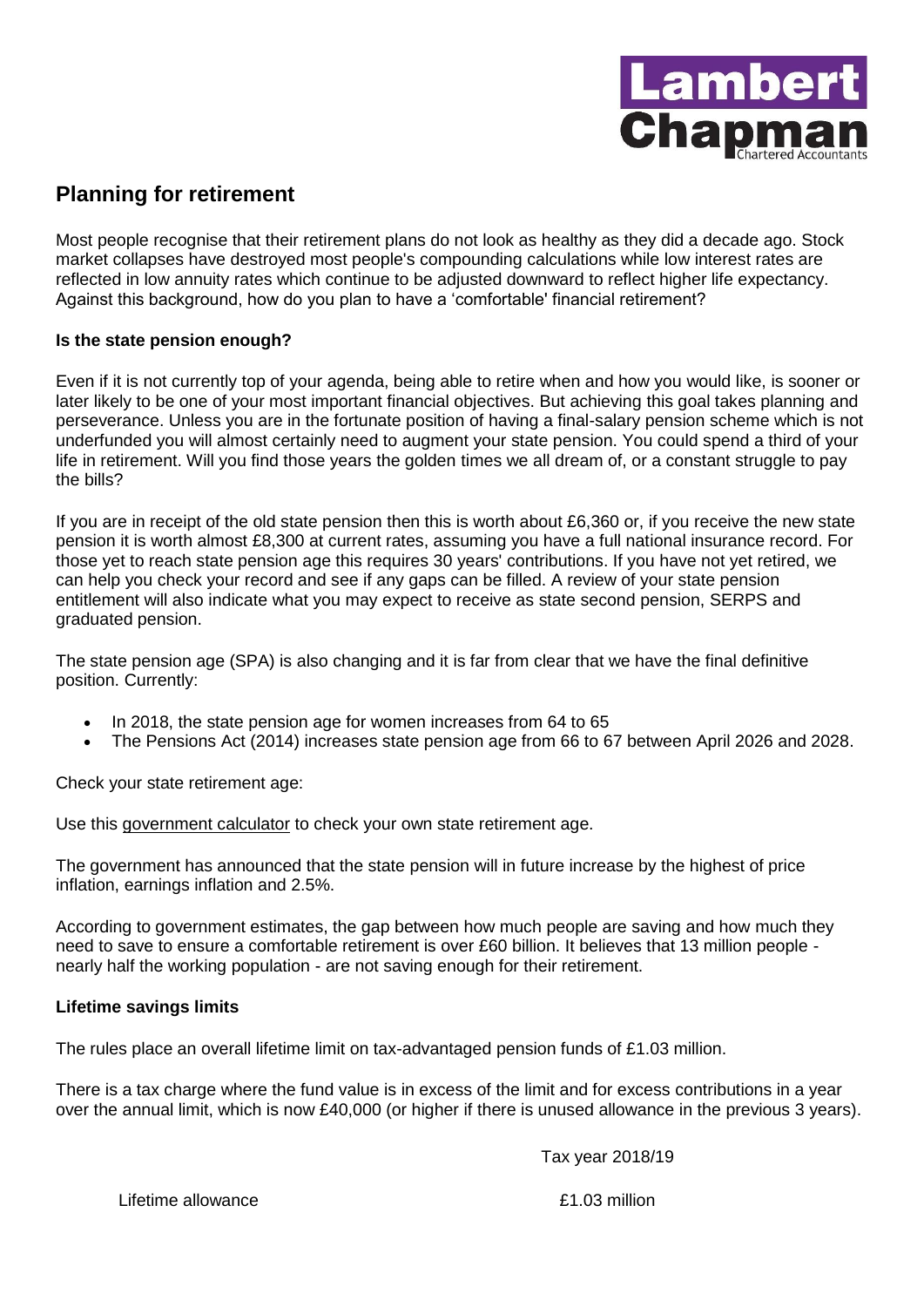| Annual amount<br>(input amount) | £40,000*                                            |
|---------------------------------|-----------------------------------------------------|
| Money purchase annual allowance | £4,000                                              |
| <b>Individuals</b>              | £3,600 or 100% of net relevant earnings to £40,000* |
| <b>Employers</b>                | £40,000** less employee contributions               |

\* This amount may increase if there are unused allowances from the previous 3 years. However, it reduces to £4,000 if the drawdown of pension rights are exercised.

\*\* Plus unutilised allowances from the 3 previous years. Money purchase annual allowance may be reduced to £4,000 if flexible benefits taken.

The annual allowance for those earning above £150,000 is reduced on a tapering basis so that it reduces to £10,000 for those earning above £210,000. For every £2 of income above £150,000, an individual's annual allowance will reduce by £1. The income for this purpose is the total annual income plus any employer pension contributions.

Tapering only applies if the taxpayer's income excluding employer pension contributions exceeds £110,000.

If you contribute more than £40,000 this year to your pension, you may be able to benefit from unused relief in the preceding 3 years. We can check this for you. Changes to the periods for which the annual allowance is tested in 2016/17 may make this a issue little more complicated than previously.

#### **Planning strategy**

As well as your age, your retirement planning strategy will be determined by a number of factors:

- Is there a company pension scheme?
- Are you self-employed?
- How old are you?
- How much can you invest for retirement?
- How much state pension will you receive?

For a forecast of your state pension, go to your personal tax account. If you have not [enrolled for this](https://www.gov.uk/log-in-register-hmrc-online-services)  [service](https://www.gov.uk/log-in-register-hmrc-online-services) it is very simple, requiring only a Government Gateway login, and some verification steps the first time you login.

You can estimate your post-retirement living expenses at roughly 60-80% of your current living expenses. Studies have shown that, comparing people aged 45-54 and those aged 65 or more, the average reduction in expenses is:

Personal care, heat and light and food 35%

| Housing and furnishings | 39% |
|-------------------------|-----|
| Entertainment           | 50% |
| Clothing                | 56% |
| Insurance               | 85% |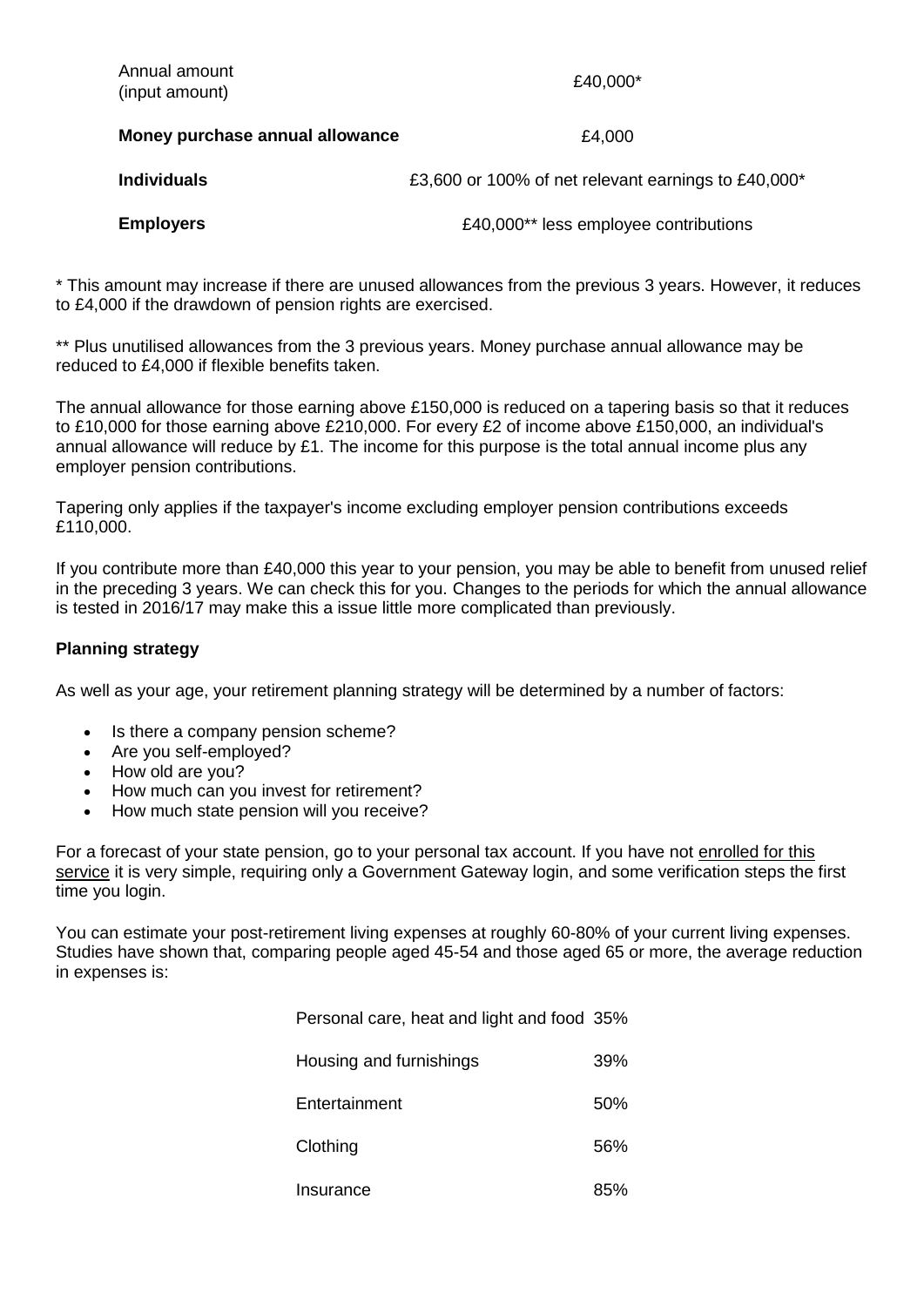While the above table represents an average some other questions may assist in helping you calculate what income you might need in retirement.

- Will your car costs now be payable by you personally instead of by the business?
- What additional personal costs will you incur? e.g. holidays
- Will your hobbies cost you money, or maybe earn some income for you?
- What family costs might you still incur? e.g. weddings, house deposits, grandchildren
- Will you continue to save?

#### **Company pensions**

There are two kinds of company pension scheme, into which you and your employer may make contributions. A final salary scheme pays a retirement income related to the amount you are earning when you stop work, while a money purchase scheme instead reflects the amount invested and the underlying investment fund performance. In both cases, you will have access to tax free cash as well as to the actual pension.

Falling markets have taken their toll on pension funds. Losing the effect of the compounding of investment growth - coupled with much lower annuity rates - has resulted in many final salary schemes losing value and as a consequence being underfunded. This has led to the decision to close them to new entrants, or even to offer alternative pension arrangements to existing members. As a consequence where companies now provide company pensions these are now almost entirely based on 'money purchase' arrangements, under which no guarantee of the eventual pension available is made.

Those already in company pension schemes should be aware that the rate at which contributions can be made by the member is now limited to the greater of £3,600 and total UK relevant earnings, subject to scheme rules. Where your employer contributes on your behalf there is no earnings related limit, and only the annual limit applies.

## **Private pensions**

If you are not in a company scheme, you should make your own arrangements, since relying on the state pension is already unrealistic, and will become more so with each passing year.

#### **Personal pensions**

Investment in personal pensions is limited to the greater of £3,600 and the amount of your UK relevant earnings, but subject to the £40,000 annual allowance and any unused allowance from the previous three years in all years except the year in which you retire.

#### **Case study**

Phillip will earn £55,000 in 2018/19. He will invest £12,500 into his personal pension policy. He has no other income and claims only the standard personal allowance.

Phillip will make a payment to his pension provider of the premium, net of basic rate tax relief, £10,000. Phillip is also entitled to higher rate tax relief on the gross premium, amounting to £2,500. As Phillip is an employee, we can ask HMRC to give the relief through Phillip's PAYE code. Otherwise, we would claim relief in Phillip's 2019 tax return.

Thus the net cost to Phillip of a £12,500 contribution to his pension policy is just £7,500.

You will normally have selected one fund, or a spread of funds, for your pension savings. Would a switch give you more security or the scope for more growth?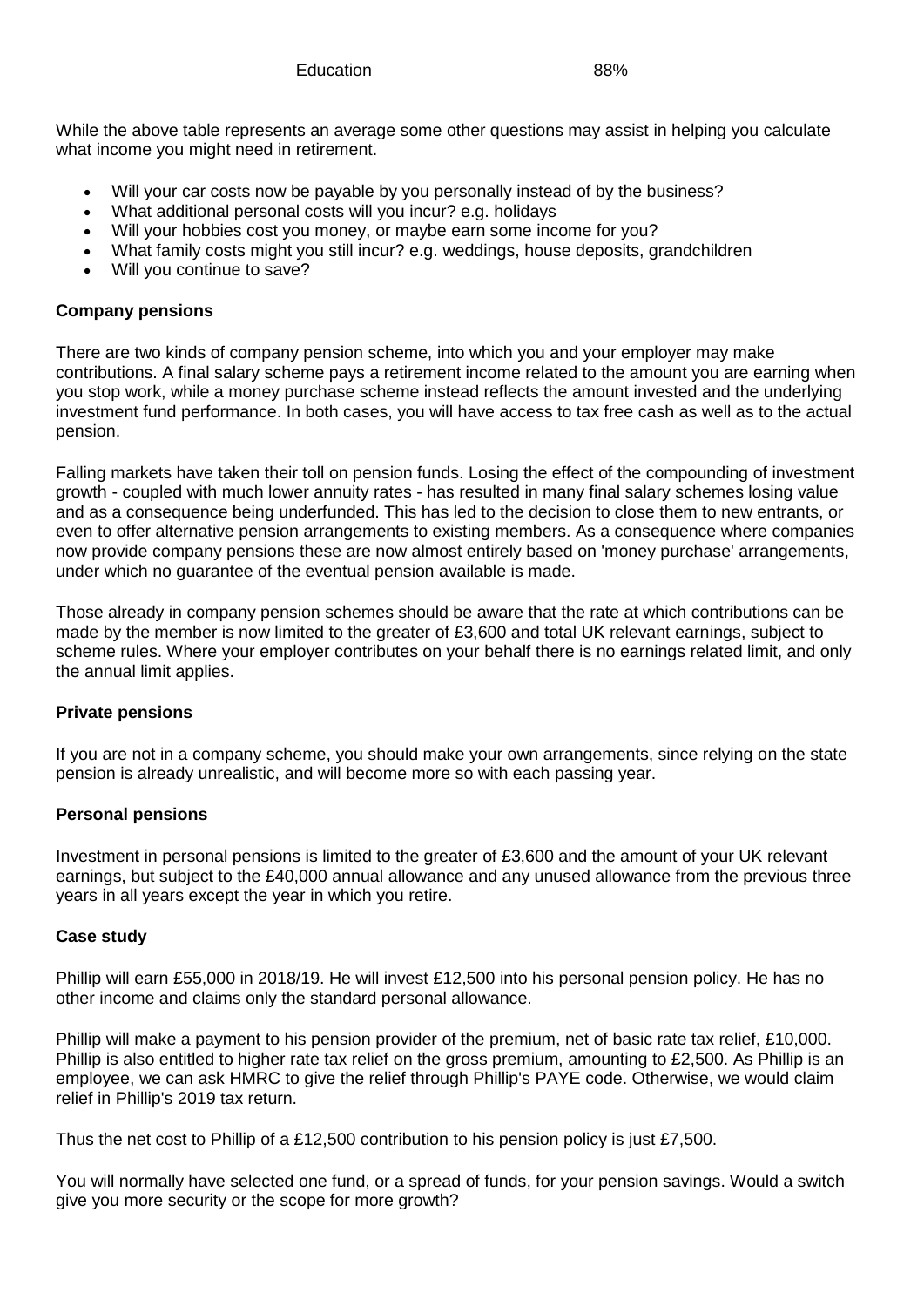Premiums on personal pension policies and stakeholder pensions are payable net of basic rate tax relief at source, with any appropriate higher rate relief usually being claimed via the PAYE code or self-assessment tax return.

## **SIPPs**

In response to poor performances from pension fund managers, some retirement savers have switched their pension savings into Self Invested Personal Pension schemes (SIPPs) - a form of personal pension plan which gives the investor much more influence over how the funds are invested.

## **Stakeholder pensions**

Stakeholder pension premiums are subject to a minimum £20 investment and a 1.5% ceiling on charges for the first ten years and then 1% thereafter. Premiums of up to £3,600 before tax relief (£2,880 net) can be paid each year, regardless of earnings. Additional premiums are subject to the same rules as for personal pension policies.

Stakeholder premiums can be paid on behalf of another person - for example, by a grandparent for an infant grandchild, and are an excellent way of starting your children on a pension's savings habit. However, the higher rates of tax relief will not be available in this case.

#### **Retirement annuities**

Available only where a policy currently exists.

## **Auto-enrolment**

All employers (without exception other than a 1-person, owner-managed business) are required to provide a pension arrangement to staff and enrol them in the scheme if their earnings exceed £10,000 (subject to age limits). The employer must make minimum contributions to the arrangement, and also notify staff earning below the limit that they can opt into the pension arrangement. There are hefty penalties if employers fail to abide by the law. The rate of minimum employer contributions is 2% from April 2018, increasing to 3% from April 2019.

## **Your home as a source of finance?**

Although they might not be suitable for everyone, there are at least two ways to use your home to boost your retirement finances. First is down-sizing - selling your current home and buying something cheaper to release value now tied up in your property for other purposes. If you wish to continue living in the same property, 'equity release' might be something to consider. There is more than one form of equity release. Equity release will not suit all families, and you need to discuss all of the implications with us and your other financial advisers.

#### **Start now**

Although it's never too late to plan for your retirement, the earlier you start, the more chance you will have to accumulate the funds you will need.

In the current climate, whether you choose to focus on pension savings, alternative savings products, or a combination of both, your savings will need time to grow.

To create a retirement fund of about £225,000 over 25 years, you would have to save about £7,000 every year, assuming approximately 2% growth. Saved in an ISA, the cost over 25 years would be £175,000, compared with £105,000 if you obtained 40% tax relief on your pension policy premiums.

On the other hand, at retirement, the pension policy would provide a tax free lump sum and an income, while the funds in the ISA would be available to draw, free of tax, immediately (or they can be drawn before retirement, subject to plan rules). Partly influenced by poor returns from pension policies and adverse